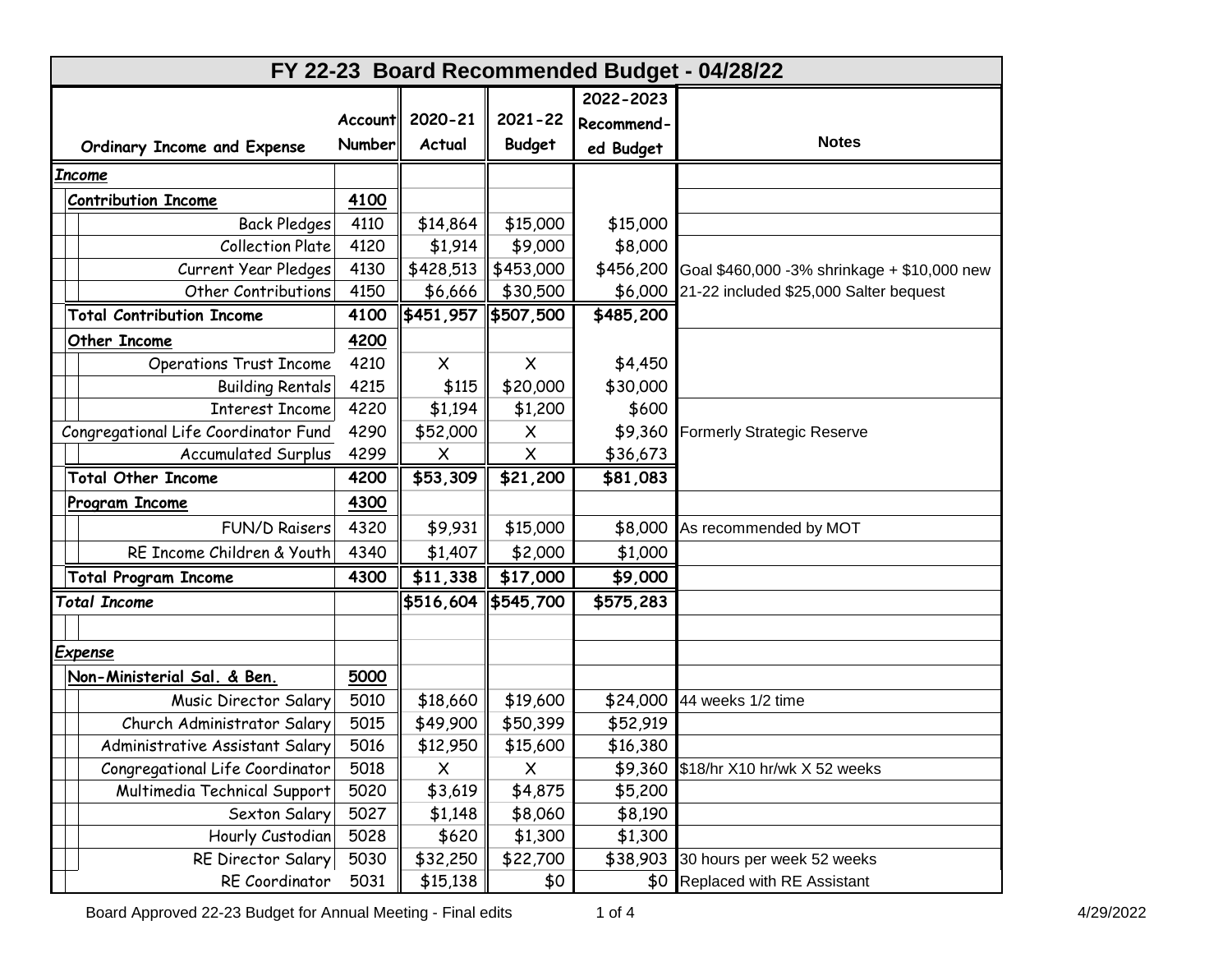|                                   |         |                       |                      | 2022-2023  |                                           |
|-----------------------------------|---------|-----------------------|----------------------|------------|-------------------------------------------|
|                                   | Account | 2020-21               | $2021 - 22$          | Recommend- |                                           |
| Ordinary Income and Expense       | Number  | Actual                | <b>Budget</b>        | ed Budget  | <b>Notes</b>                              |
| RE Assistant                      | 5032    | X                     | \$6,300              | \$6,615    | 10 hours per 40 weeks                     |
| Youth Advisor                     | 5033    | \$176                 | \$6,363              | \$6,000    | 10 hours for 40 weeks                     |
| Sunday Nursery Care               | 5035    | $\times$              | \$3,072              | \$1,500    |                                           |
| DRE Consultant                    | 5036    | X                     | \$23,000             | \$0        |                                           |
| Staff Benefits - Health           | 5042    | \$2,450               | \$1,225              | \$6,000    |                                           |
| Staff Benefits - Retirement       | 5043    | \$9,153               | \$5,040              | \$10,820   |                                           |
| Music Director Prof. Dev.         | 5050    | X                     | X                    | \$1,000    |                                           |
| Church Admin. Prof. Dev.          | 5051    | \$175                 | \$700                | \$475      |                                           |
| RE Director Prof. Dev.            | 5053    | \$423                 | \$1,510              | \$1,510    |                                           |
| RE Coord. Prof. Dev.              | 5055    | \$536                 | $\times$             | \$0        | Position eliminated                       |
| <b>Employer Payroll Taxes</b>     | 5080    | \$10,082              | \$10,593             | \$13,169   |                                           |
| Workers Comp.                     | 5090    | \$1,861               | \$2,500              | \$2,500    |                                           |
| NYS Disability & Family Leave     | 5091    | \$1,186               | \$2,000              | \$2,000    |                                           |
| Total Non-Ministerial Sal. & Ben. | 5000    | \$160,327   \$184,837 |                      | \$207,841  |                                           |
| Administration                    | 5100    |                       |                      |            |                                           |
| Audit, Banking & Payroll Services | 5140    | \$3,901               | \$7,200              | \$4,700    |                                           |
| Credit/Debit Charges              | 5141    | \$2,111               | \$1,900              | \$1,900    |                                           |
| Office Equipment & Copier         | 5150    | \$4,333               | \$4,740              | \$4,040    |                                           |
| Office Supplies                   | 5160    | \$771                 | \$1,749              | \$1,419    |                                           |
| Postage                           | 5170    | \$754                 | \$1,000              | \$1,000    |                                           |
| Telecommunications                | 5180    | \$5,056               | \$4,832              | \$4,882    |                                           |
| Rental Costs                      | 5187    | \$147                 | \$200                | \$200      |                                           |
| <b>Total Administration</b>       | 5100    | \$17,073              | $\overline{$}21,621$ | \$18,141   |                                           |
| <b>Building Maintenance</b>       | 5200    |                       |                      |            |                                           |
| <b>Buildings &amp; Grounds</b>    | 5210    | \$10,000              | \$20,000             | \$20,000   |                                           |
| Janitorial Supplies               | 5230    | \$14                  | \$1,000              | \$800      |                                           |
| Janitorial Services               | 5235    | \$10,400              | \$16,000             | \$16,800   |                                           |
| Mortgage Principal and Interest   | 5240    | \$16,000              | \$60,000             | \$49,300   | Annual Payment to Pay off ET Loan by 2032 |
| Utilities - Gas, Electric & Water | 5270    | \$8,290               | \$15,400             | \$15,400   |                                           |
| Insurance                         | 5470    | \$7,705               | \$8,400              | \$9,100    |                                           |
| <b>Total Building Maintenance</b> | 5200    | \$52,409              | $\frac{1}{2}120,800$ | \$111,400  |                                           |
| Church & Community                | 5300    |                       |                      |            |                                           |
| Board of Trustees                 | 5310    | \$0                   | \$0                  | \$200      |                                           |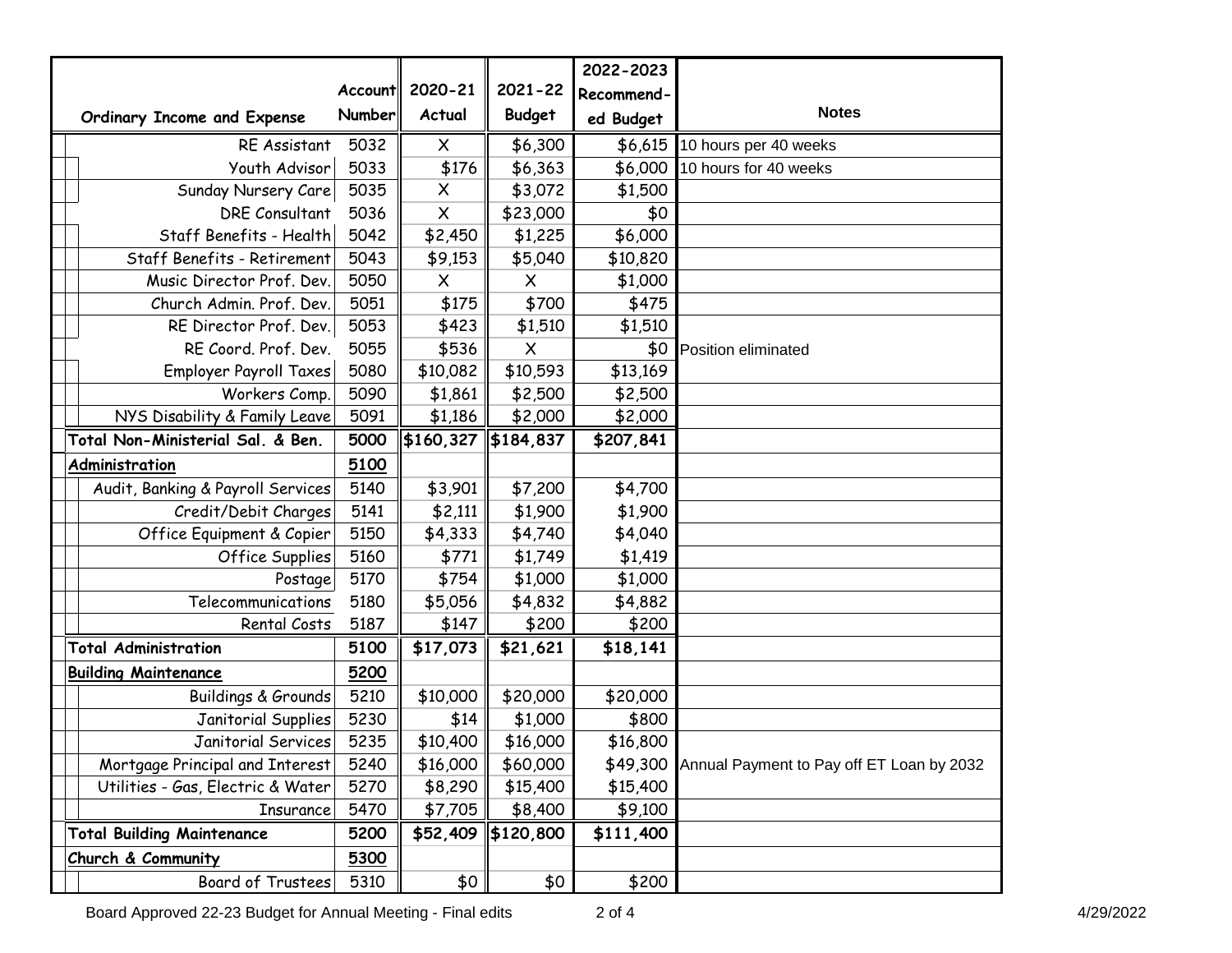|                                     |               |                       |               | 2022-2023  |              |
|-------------------------------------|---------------|-----------------------|---------------|------------|--------------|
|                                     | Account       | 2020-21               | $2021 - 22$   | Recommend- |              |
| Ordinary Income and Expense         | <b>Number</b> | Actual                | <b>Budget</b> | ed Budget  | <b>Notes</b> |
| Annual Dinner Subsidy               | 5315          | \$0                   | \$500         | \$350      |              |
| Stewardship Committee               | 5320          | \$0                   | \$400         | \$450      |              |
| Board Training & Development        | 5325          | \$0                   | \$0           | \$500      |              |
| Receptions/Appreciations            | 5335          | \$0                   | \$50          | \$100      |              |
| Child Care (General)                | 5340          | \$0                   | \$150         | \$150      |              |
| Membership Committee                | 5350          | \$133                 | \$585         | \$1,040    |              |
| Kitchen & Coffee                    | 5355          | \$0                   | \$1,500       | \$1,500    |              |
| Caring Network                      | 5357          | \$55                  | \$175         | \$175      |              |
| Joy Library                         | 5361          | \$0                   | \$400         | \$284      |              |
| Religious Services Committee        | 5365          | \$4,510               | \$7,916       | \$8,917    |              |
| Publicity Committee                 | 5370          | \$128                 | \$2,000       | \$2,000    |              |
| Social Events Team                  | 5372          | $\times$              | \$500         | \$500      |              |
| Music                               | 5375          | \$3,359               | \$4,000       | \$3,920    |              |
| Archives Committee                  | 5385          | \$30                  | \$50          | \$50       |              |
| <b>Inclusivity Team</b>             | 5388          | \$750                 | \$1,500       | \$1,800    |              |
| Total Church & Community            | 5300          | \$8,965               | \$19,726      | \$21,936   |              |
| Denominational Affairs              | 5400          |                       |               |            |              |
| Partner Church Council              | 5410          | \$200                 | \$500         | \$800      |              |
| <b>UUA/CER Dues</b>                 | 5420          | \$29,263              | \$29,673      | \$26,706   |              |
| Denominational Affairs Committee    | 5440          | \$400                 | \$1,600       | \$5,400    |              |
| Unirondack Dues                     | 5450          | \$150                 | \$150         | \$150      |              |
| <b>Total Denominational Affairs</b> | 5400          | \$30,013              | \$31,923      | \$33,056   |              |
| <b>Ministerial Expenses</b>         | 5500          |                       |               |            |              |
| Minister's Salary/Housing           | 5550          | \$101,180             | \$102,805     | \$104,841  |              |
| Minister's Insurance                | 5560          | \$9,948               | \$9,333       | \$3,036    |              |
| Minister's Retirement               | 5565          | \$10,178              | \$10,280      | \$10,484   |              |
| Professional Expenses               | 5566          | \$1,974               | \$6,500       | \$5,000    |              |
| <b>Total Ministerial Expenses</b>   | 5500          | \$123,280   \$128,918 |               | \$123,361  |              |
| Other Expenses                      | 5700          |                       |               |            |              |
| Contingency                         | 5720          | \$52,000              | \$0           | \$4,250    |              |
| <b>FUN/D Raiser Expenses</b>        | 5790          | \$2,704               | \$1,000       | \$1,200    |              |
| <b>Total Other Expenses</b>         |               | \$54,704              | \$1,000       | \$5,450    |              |